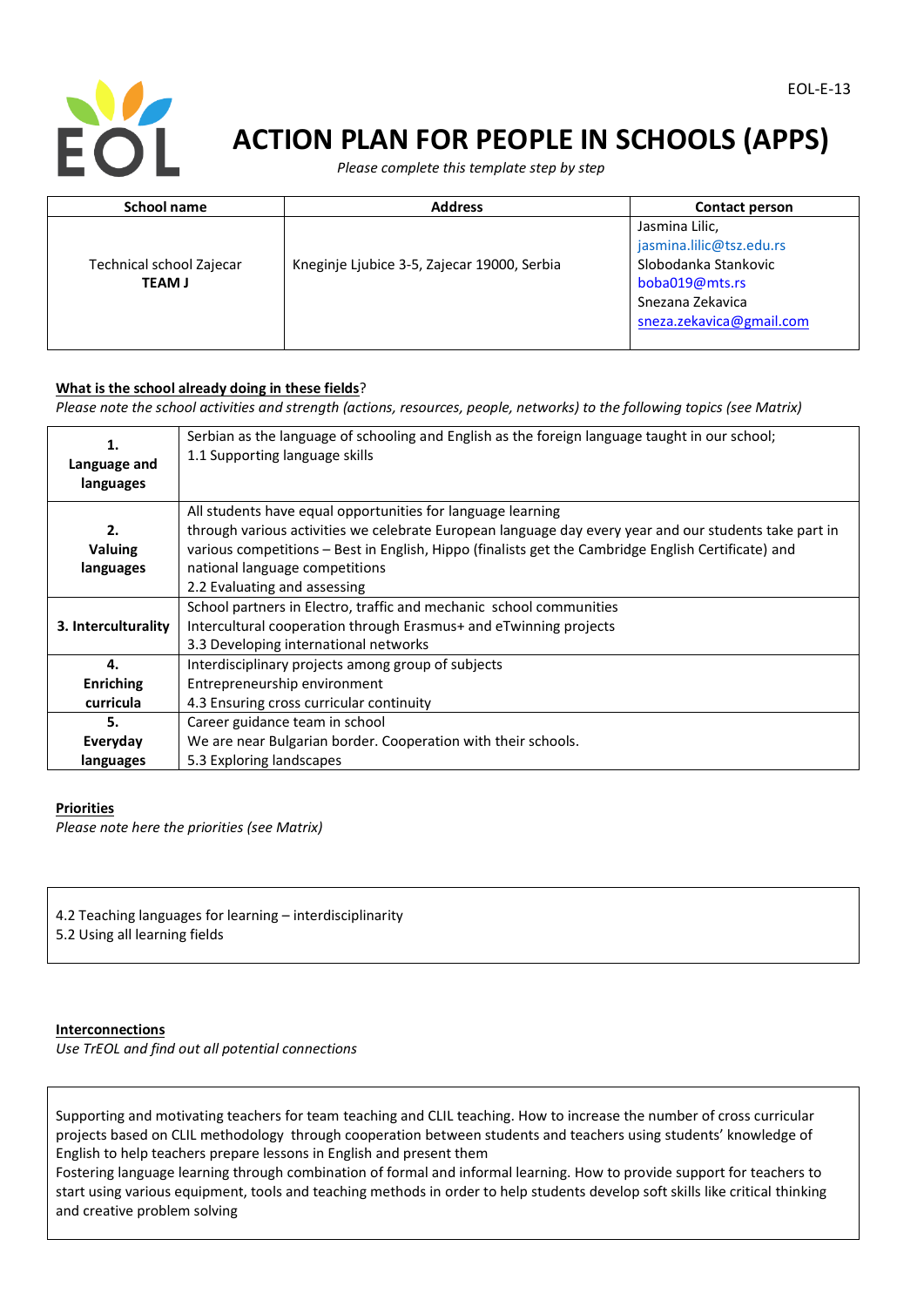# **Taking action**

*What could be the first steps To form an ICT&English&Fun Club To choose subjects which are to be taught in English and form teaching teams (subject teacher/language teacher or subject teacher/students) and make a plan (*EOL-E-35 – Team teaching)

# **Project title**

*ICT &English &Fun 4 all*

#### **Action plan**

|                                  | Phases of development                                                                       | <b>Planned actions/activities</b>                                                                                                                                                                                                                                                                                                                                                                                                                                                                                                                                                                              | <b>Involved staff</b>                                                                                  |
|----------------------------------|---------------------------------------------------------------------------------------------|----------------------------------------------------------------------------------------------------------------------------------------------------------------------------------------------------------------------------------------------------------------------------------------------------------------------------------------------------------------------------------------------------------------------------------------------------------------------------------------------------------------------------------------------------------------------------------------------------------------|--------------------------------------------------------------------------------------------------------|
| Υ<br>E<br>Α<br>R<br>0            | Period 1: Initiating draft version<br>(= on one aspect) of project<br>February - April 2022 | Informing teachers about EOL<br>٠<br>Informing students about EOL<br>Drafted proposal for ICT&English&Fun Club<br>Discussing proposal with interested ICT and English<br>language teachers<br>Survey for the students and selection of the<br>g,<br>students for the club ICT & English & Fun<br>Forming of the ICT&English&Fun Club (various<br>٠<br>activities - English courses for beginners, ICT lessons<br>in English, Quizzes in English)<br>(EOL-E-38 - STEPS: Define your own implementation path)                                                                                                    | Project<br>coordinator<br><b>Teachers</b><br>J team<br>Language<br>teachers and<br><b>ICT</b> teachers |
| Υ<br>E<br>A<br>R<br>$\mathbf{1}$ | <b>Period 2: Planning</b><br>May - September 2022                                           | Preparation of plans for the activities of the club<br>(EOL-E-27 - Next gen classroom design)<br>Coordinating class schedules with club plans to ease<br>communication between teachers                                                                                                                                                                                                                                                                                                                                                                                                                        | School<br>management<br>Coordinator<br>Mentor<br>teachers                                              |
|                                  | <b>Period 3: Implementing</b><br>September-Jun                                              | Activities organized by club members (helping<br>teachers to prepare lessons in English, posters for<br>classrooms using English and Serbian language,<br>articles in the school magazine in English about the<br>activities of the club)<br>CLIL lessons (every month) (EOL-E-51 - Certificate of<br>٠<br>participation)<br>English language classes during the internship so<br>that students can learn necessary vocabulary and<br>use it in practice<br>(EOL-MEMO-08 - A pluriliteracies approach to teaching for<br>learning)<br>EOL-MEMO-11 - Use of ICT in support of language teaching<br>and learning | Coordinator<br>School<br>management<br>Language<br>teachers<br>ICT, math<br>teachers                   |
|                                  | <b>Period 4: Evaluating</b><br>interim report, Jun - September                              | Survey for all students (on their satisfaction with the<br>language environment)<br>Survey for students - club members<br>Survey for the teachers-mentors<br>Analysis of the survey<br>EOL-E-15 Impact Survey for learners                                                                                                                                                                                                                                                                                                                                                                                     | J team                                                                                                 |